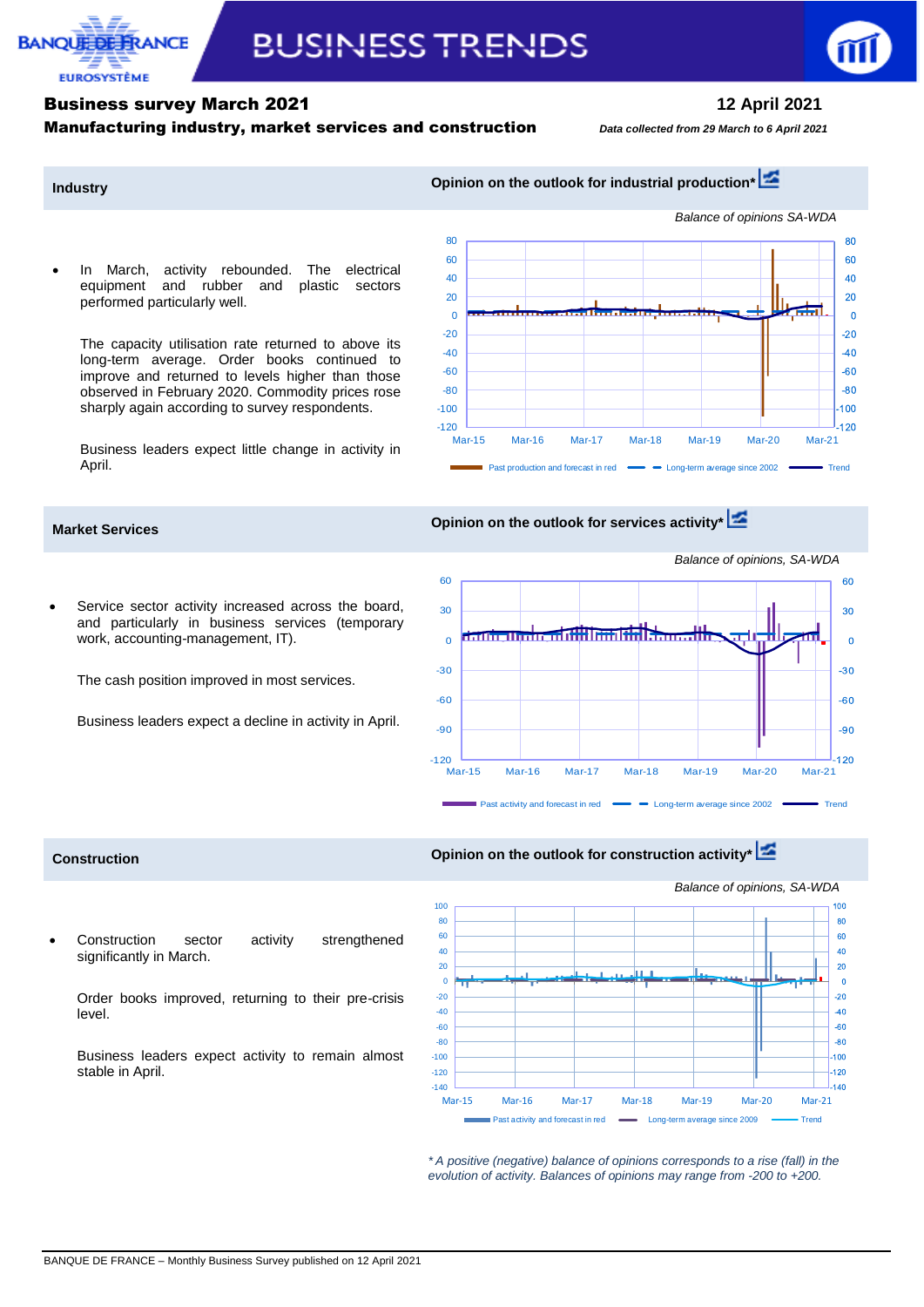



### **Period under review: March 2021**

|                               | $May-20$     | $Jun-20$       | $Jul-20$       | Aug-20       | Sep-20         | <b>Oct-20</b>  | <b>Nov-20</b>  | <b>Dec-20</b> | $Jan-21$     | Feb-21      | $Mar-21$       |
|-------------------------------|--------------|----------------|----------------|--------------|----------------|----------------|----------------|---------------|--------------|-------------|----------------|
| Change                        |              |                |                |              |                |                |                |               |              |             |                |
| Production                    | 71           | 34             | 19             | 13           | $-5$           | $\overline{7}$ | 6              | 16            | 3            | 7           | 14             |
| <b>Deliveries</b>             | 65           | 30             | 19             | 13           | $\mathbf{0}$   | 8              | $\overline{7}$ | 11            | 6            | 6           | 15             |
| <b>Total orders</b>           | 38           | 21             | 16             | 11           | 2              | 4              | 6              | 9             | 10           | 11          | 18             |
| Staff                         | 2            | $-1$           | $\overline{0}$ | $-1$         | $\overline{1}$ | $\overline{0}$ | $-1$           | $-1$          | 1            | 1           | $\overline{2}$ |
| Final goods prices            | $-2$         | $-1$           | $\mathbf 0$    | 0            | $\mathbf 0$    | $\mathbf{1}$   | $\mathbf{1}$   | 2             | $\mathbf{1}$ | 5           | $\overline{7}$ |
| Commodity prices              | $-3$         | $-1$           | $-1$           | $\mathbf{1}$ | 2              | 3              | 5              | 6             | 12           | 17          | 25             |
| Level                         |              |                |                |              |                |                |                |               |              |             |                |
| Order books                   | $-28$        | $-18$          | $-15$          | $-13$        | $-10$          | -9             | $-6$           | $-4$          | $\mathbf 0$  | 5           | 15             |
| Inventories of finished goods | 5            | 3              | 1              | $\mathbf{1}$ | $\overline{0}$ | $\mathbf{0}$   | $-1$           | $-1$          | $-2$         | $\mathbf 0$ | $-1$           |
| Capacity utilisation rate     | 62.8         | 69.8           | 72.0           | 75.4         | 73.0           | 73.0           | 73.2           | 74.7          | 75.8         | 77.2        | 80.3           |
| Cash positions                | $\mathbf{1}$ | $\overline{7}$ | 6              | 8            | 10             | $\overline{7}$ | 11             | 13            | 14           | 17          | 19             |

## **Manufacturing industry**

## **Market Services**

|                  | $May-20$ | $Jun-20$    | $Jul-20$    | Aug-20 | Sep-20         | Oct-20      | <b>Nov-20</b>  | Dec-20 | $Jan-21$ | Feb-21      | <b>Mar-21</b> | Apr-21   |
|------------------|----------|-------------|-------------|--------|----------------|-------------|----------------|--------|----------|-------------|---------------|----------|
| <b>Change</b>    |          |             |             |        |                |             |                |        |          |             |               | Forecast |
| Activity         | 33       | 39          | 17          | 5      | 2              | $-2$        | $-23$          | 9      | 6        | 7           | 18            | -4       |
| Aggregate demand | 30       | 38          | 17          | 6      | $\overline{2}$ | $-1$        | $-22$          | 9      | 5        | 9           | 20            |          |
| Prices           | -1       | $\mathbf 0$ | $\mathbf 0$ | 1      | $\mathbf 0$    | $-1$        | $-1$           | $-1$   | $-1$     | $-2$        | -1            |          |
| Staff            | -1       | $-2$        | 2           | 1      | $-3$           | $-2$        | $-3$           | 1      | $-1$     | $\mathbf 0$ | $\mathbf{2}$  |          |
| Level            |          |             |             |        |                |             |                |        |          |             |               |          |
| Cash positions   | $-4$     | $-1$        |             | 5      | $\overline{4}$ | $\mathbf 0$ | $\overline{0}$ | 4      |          | 6           | 10            |          |

## **Construction**

|                         | $May-20$    | $Jun-20$       | $Jul-20$    | Aug-20       | $Sep-20$    | Oct-20      | <b>Nov-20</b>  | Dec-20 | $Jan-21$ | Feb-21 | $Mar-21$ | Apr-21   |
|-------------------------|-------------|----------------|-------------|--------------|-------------|-------------|----------------|--------|----------|--------|----------|----------|
| Change                  |             |                |             |              |             |             |                |        |          |        |          | Forecast |
| Activity                | 85          | 40             | 9           | 6            | $-2$        | $-3$        | $-3$           | 6      | 3        | 2      | 31       | 5        |
| <b>Estimates prices</b> | $\mathbf 0$ | $\mathbf{0}$   | $\mathbf 0$ | $\mathbf{1}$ | $\mathbf 0$ | $\mathbf 0$ | $\overline{0}$ | 1      | 1        | -1     | 3        |          |
| Staff                   | 2           | $\overline{4}$ | 3           | 3            | 1           | 2           | 2              | 2      | 3        | 3      | 4        |          |
| Level                   |             |                |             |              |             |             |                |        |          |        |          |          |
| Order books             | 17          | 14             | 15          | 14           | 13          | 10          | 13             | 17     | 19       | 22     | 28       |          |

Notes :

A positive (negative) balance of opinions corresponds to a rise (fall) in the corresponding variable.

The last point corresponds to the business leaders' opinions of short-term production or activity forecasts.

 The series are revised on a monthly basis. These revisions take into account additional gross data and the evolution of the seasonal and working-day adjustment depending on the latest available data.